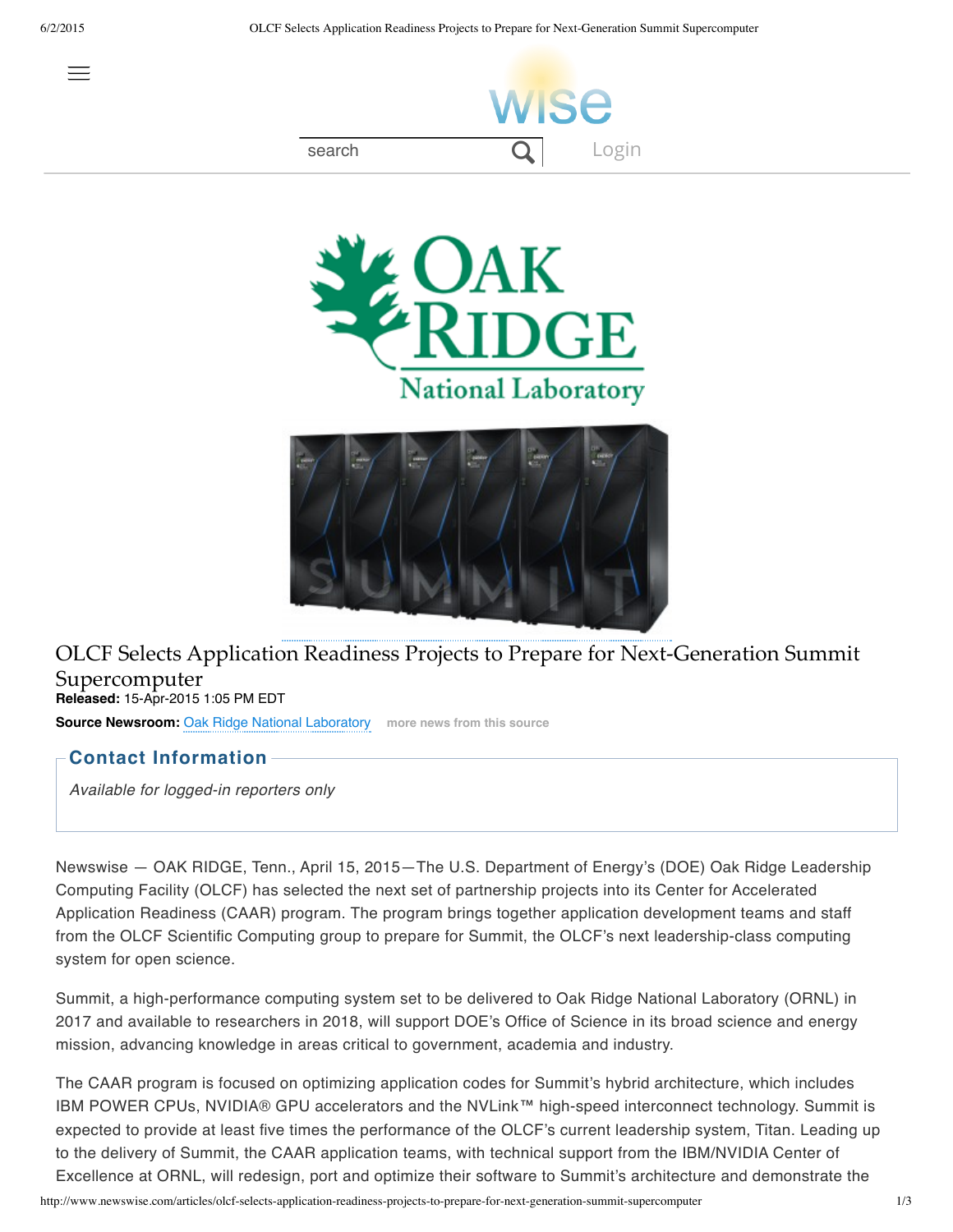## 6/2/2015 OLCF Selects Application Readiness Projects to Prepare for Next-Generation Summit Supercomputer

effectiveness of their application on Summit through a scientific grand-challenge project.

"We know that improved software is just as important as improved hardware to supercomputer performance and our facility's mission," says Dr. Tjerk Straatsma, ORNL's Scientific Computing group leader. "CAAR brings together the people who know the science, the people who know the code, and the people who know the machine so that cutting-edge science can be conducted on Summit."

In addition to resources at the OLCF, including Titan and early software development systems for Summit, the CAAR teams will have access to computational resources at the Argonne Leadership Computing Facility (ALCF) and the National Energy Research Supercomputing Center (NERSC) at Berkeley Lab to enable architecture and performance portability across different computing architectures.

These projects were chosen based on a computational and scientific review conducted by the OLCF in consultation with the ALCF, NERSC, IBM and NVIDIA. The application teams represent a broad range of computational algorithms and programming approaches in a diverse range of scientific disciplines including astrophysics, biophysics, chemistry, climate modeling, combustion engineering, materials science, nuclear physics, plasma physics and seismology.

"We had a tremendous response to our call for proposals, receiving a large number of strong entries," Straatsma said. "The diversity of the selected applications gives us the opportunity to develop highly scalable, highly efficient applications for Summit that many of our users can take advantage of when the machine comes into production."

The modeling and simulation applications selected for the CAAR program and their principal investigators include:

Climate simulation code ACME, Dr. David Bader, Lawrence Livermore National Laboratory Relativistic chemistry code DIRAC, Prof. Lucas Visscher, Free University of Amsterdam Astrophysics simulation code FLASH, Dr. Bronson Messer, Oak Ridge National Laboratory Plasma physics code GTC, Dr. Zhihong Lin, University of California-Irvine Cosmology simulation code HACC, Dr. Salman Habib, Argonne National Laboratory Electronic structure application LS-DALTON, Prof. Poul Jørgenson, Aarhus University Biophysics simulation code NAMD, Prof. Klaus Schulten, University of Illinois at Urbana-Champaign

Nuclear physics application NUCCOR, Dr. Gaute Hagen, Oak Ridge National Laboratory Computational chemistry code NWCHEM, Dr. Karol Kowalski, Pacific Northwest National Laboratory

Materials science application QMCPACK, Dr. Paul Kent, Oak Ridge National Laboratory Combustion engineering code RAPTOR, Dr. Joseph Oefelein, Sandia National Laboratories Seismology application SPECFEM, Prof. Jeroen Tromp, Princeton University Plasma physics code XGC, Dr. C.S. Chang, Princeton Plasma Physics Laboratory

For more information on the CAAR program, visit www.olcf.ornl.gov/caar.

The OLCF is a DOE Office of Science User Facility established at ORNL in 2004 with the mission of accelerating scientific discovery and engineering progress by providing outstanding computing and data management resources to high-priority research and development projects. Along the way it has delivered two-world leading systems. The first supercomputer, a Cray XT known as Jaguar, ran the first scientific applications to exceed 1,000 trillion calculations per second (1 petaflop) and ranked as the world's fastest computer in November 2009 and June 2010 on the Top500 list. The OLCF continued to expand the limits of computing power, unveiling Titan in 2013, a hybrid Cray XK7 capable of 27 petaflops. Titan was recognized as the world's fastest in November 2012.

For more information about Summit, visit: https://www.olcf.ornl.gov/summit.

http://www.newswise.com/articles/olcf-selects-application-readiness-projects-to-prepare-for-next-generation-summit-supercomputer 2/3 UT-Battelle manages ORNL for the DOE's Office of Science. The Office of Science is the single largest supporter